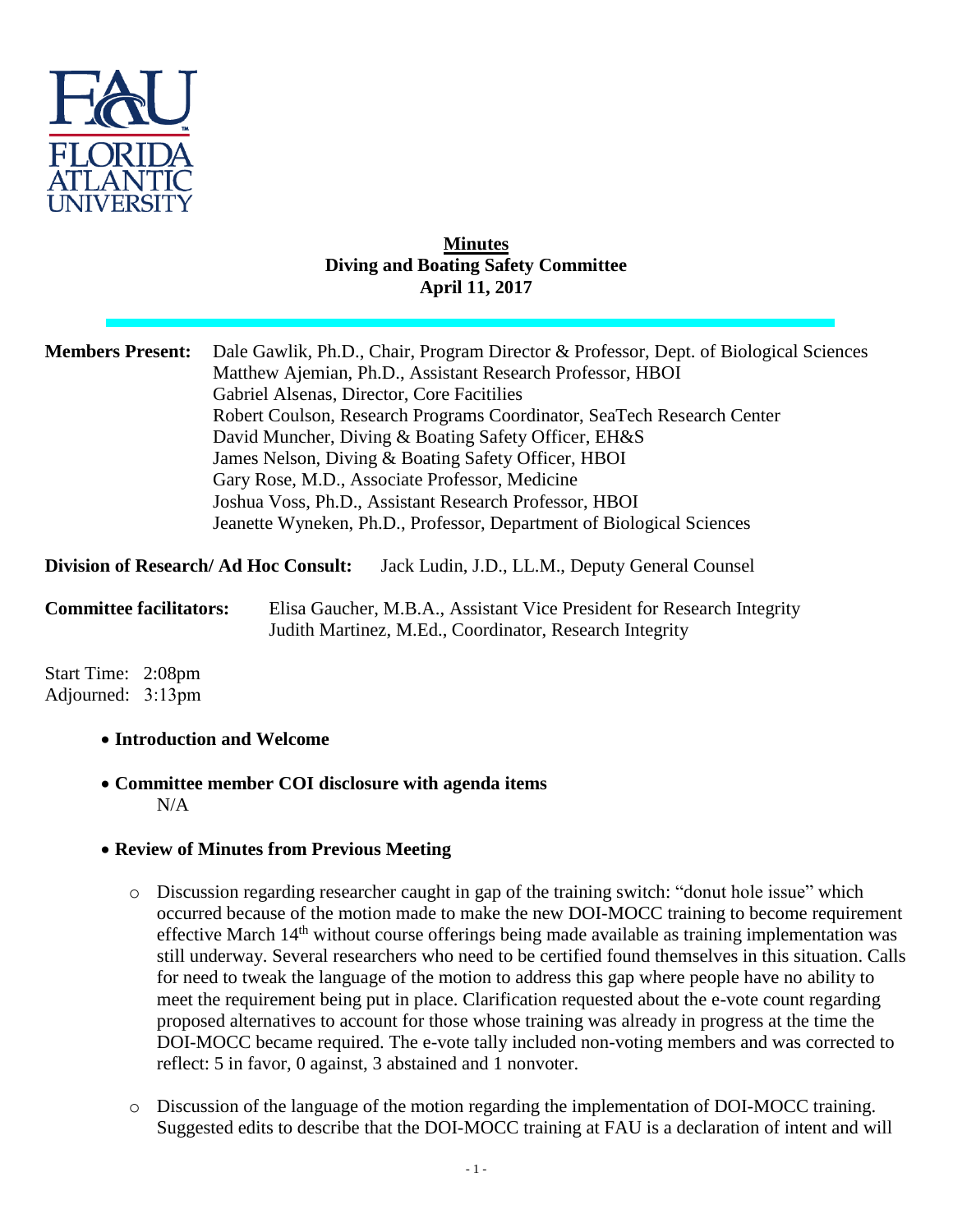be in a trial period for one year. Training will be recommended rather than required during this test run period. Replacing the language from "development" of the program to the "implementation" of the program.

- $\circ$  Change of the wording of the motion will be reflected in the March 14<sup>th</sup> Meeting Minutes.
- o Committee member was erroneously listed as absent. This was corrected to reflect the member's attendance at the March 14<sup>th</sup> meeting.
	- Motion made and seconded to amend the language of the motion:
		- 9 in favor, 0 opposed, 0 abstained
	- Motion made and seconded to accept the minutes with these changes:
		- 9 in favor, 0 opposed, 0 abstained

## **Old Business**

## *Implementation of Motorboat Operator Training Program*

- o Updates from DBSO's about the first offerings of the DOI-MOCC course suggest positive reception. Sessions have filled up and considerations are underway for offering the course monthly for the next three months to catch up on the backlog of people who need to take the course. As researchers become caught up with the training the need for offerings will be reduced to quarterly. Training involves online work then one day where half is spent on the water. Two instructors are required for hands on training in the water with a maximum of 3 students per teacher for a total of 6 students per session. Successful completion of the training results in a certificate that is valid across all federal agencies.
- o Like for diving training, recommendation that implementation of DOI-MOCC should have new boaters be recommended by a PI to affirm the person needs this training for her/his academic or research work at FAU. DBSO confirmed this is standard policy for other trainings and will be carried into DOI-MOCC implementation as well.
- o Questions presented regarding whether training can be condensed into less days, how FAU will adopt this training program, and what the cutoff date will be to make the training required and to be managed annually.
- o Revisiting the discussion of how to offer the course at a southern location to account for the travel cost issues associated with researchers traveling to HBOI. There have been pushbacks from researchers regarding the costs associated with multi-day training at HBOI. Particulars are needed for the implementation of course offering at either Boca Raton or SeaTech to remove these associated travel expenses.
- o Awaiting implementation plan for course including details regarding the logistics to be included in the manual, that will be provided to the operators of the guidance, limitations and exceptions, the transition period, and other logistics of how FAU is going to adopt this developed program. Reconcile the fact that this course does cost money for the PI's, the university, how we're going to manage it on an annual basis, who gets priority and in what circumstances for scheduling, procedural logistical, etc. Consideration that in order to gather all the details of the implementation we will need to go through the course and let it work out before adding language to the manual. G.A. volunteers to put together a strawman of what the formalized course description could look like.

# **Action Items from DBSO's and R.C.:**

Put information down on paper of what is needed for DOI-MOCC training implementation

Boca Raton • Dania Beach • Davie • Fort Lauderdale • Jupiter • Treasure Coast An Equal Opportunity/Equal Access Institution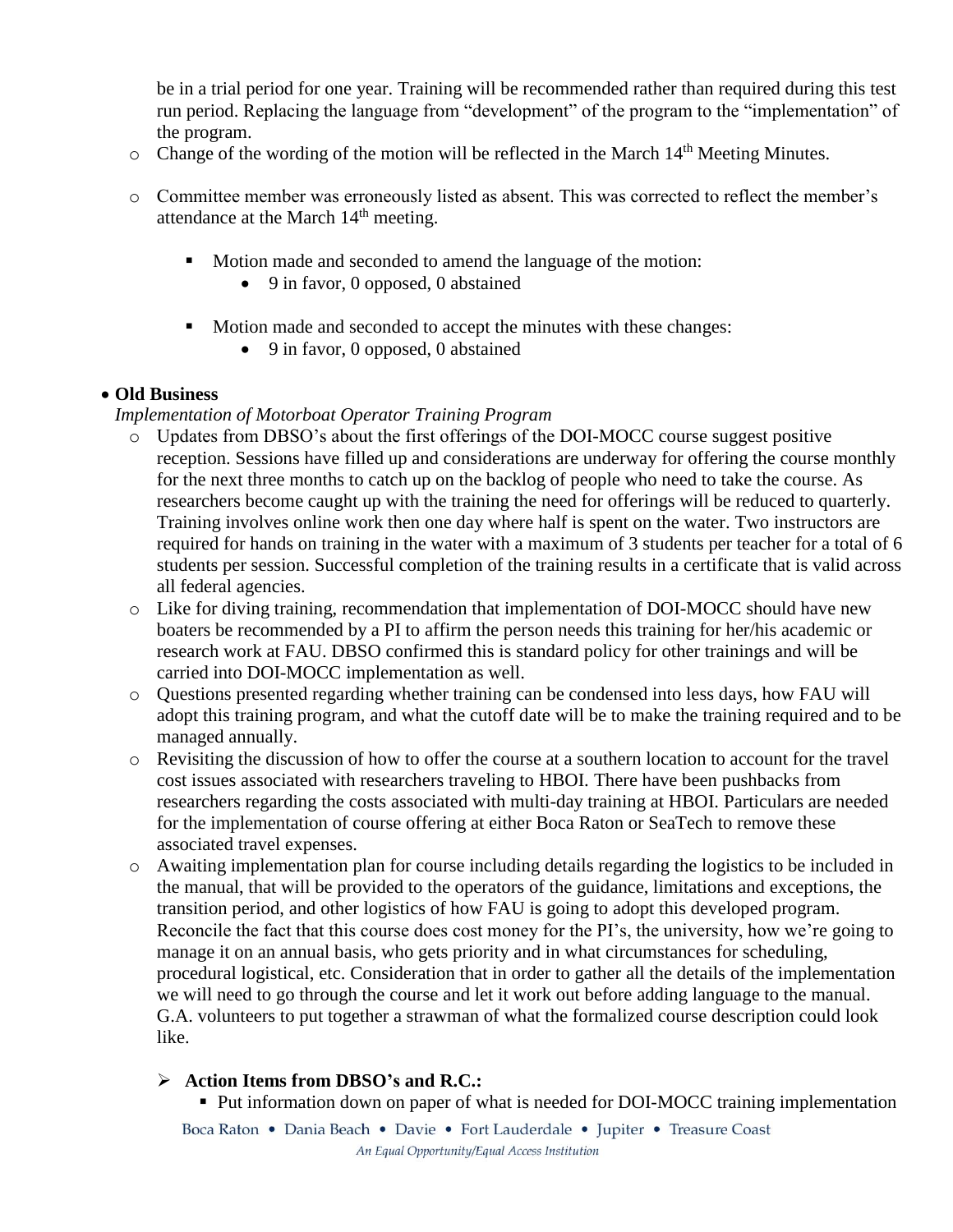at southern campuses

 Survey boaters: asking how many people are anticipated to go through the training and when, new or existing boaters, how many new boaters, how many existing boaters, location preference for courses, type of boats used, etc. in order to better tailor training offerings to these users.

## *Revised 2016 Annual Report*

- o Chair charges DBSO with streamlining boating metrics and developing a plan for obtaining the necessary boating information in a usable form. Adding boating metrics to the next annual report down to the level of what labs are involved in boating in addition to the information that is currently captured including the destination, the campus origin, etc. This and additional information is needed to capture the boating needs of the community, what kinds of boating is being done, and which labs are active. This would allow for DBSO's to cross check labs with boats against those with boating activity.
- o Database needed for float plan information. DBSO mentions need to find database software that would allow for the input of this data. Chair recommends creating database in Excel spreadsheet as a fundamental measure. DBSO reports there is already a spreadsheet with that information. Discussion of how there should be put into place a contingency that in order to maintain active status PI will need to update the information for their relevant lab so that DBSC and DBSO can maintain accurate files of boating operators.
- o Proposition to turn current Diving Program Application form into a generic Diving and Boating Application form and use it for either boaters or divers so when personnel comes in the necessary information can be captured at once.

## **Action Items from DBSO:**

- o Streamline boating metrics for 2017 Annual Report by developing a plan to best obtain the necessary boating information; database for float plans and boating information.
- o Develop a new intake application form or convert the current Diving Program Application form into a generic Diving & Boating form.
- Motion to approve the Annual Report: 9 in favor, 0 opposed, 0 abstained.

## *Diving and Boating Safety Program (DBSP) manual revision*

- o Subcommittee has produced a list identifying the sections of the manual that need work. Chair poses whether the committee is ready to split the manual into two separate manuals to have one for Diving and one for Boating exclusively. Discussion that the manual will be a more effective instrument to communicate if it's broken into two as currently users may be bogged down by the sheer size of the document.
	- Motion made and seconded to separate the Diving and Boating Safety Manual into two separate manuals: 7 in favor, 2 opposed, 0 abstained.
- o Now that manuals will be split, Chair makes call for the development of subcommittees to develop prioritized list of the identified needed changes to their respective manual. DBSO poses that the diving relevant sections of the manual are essentially complete and follow set AAUS standards so the emphasis of the work should be directed toward the boating part of the manual. Considerations